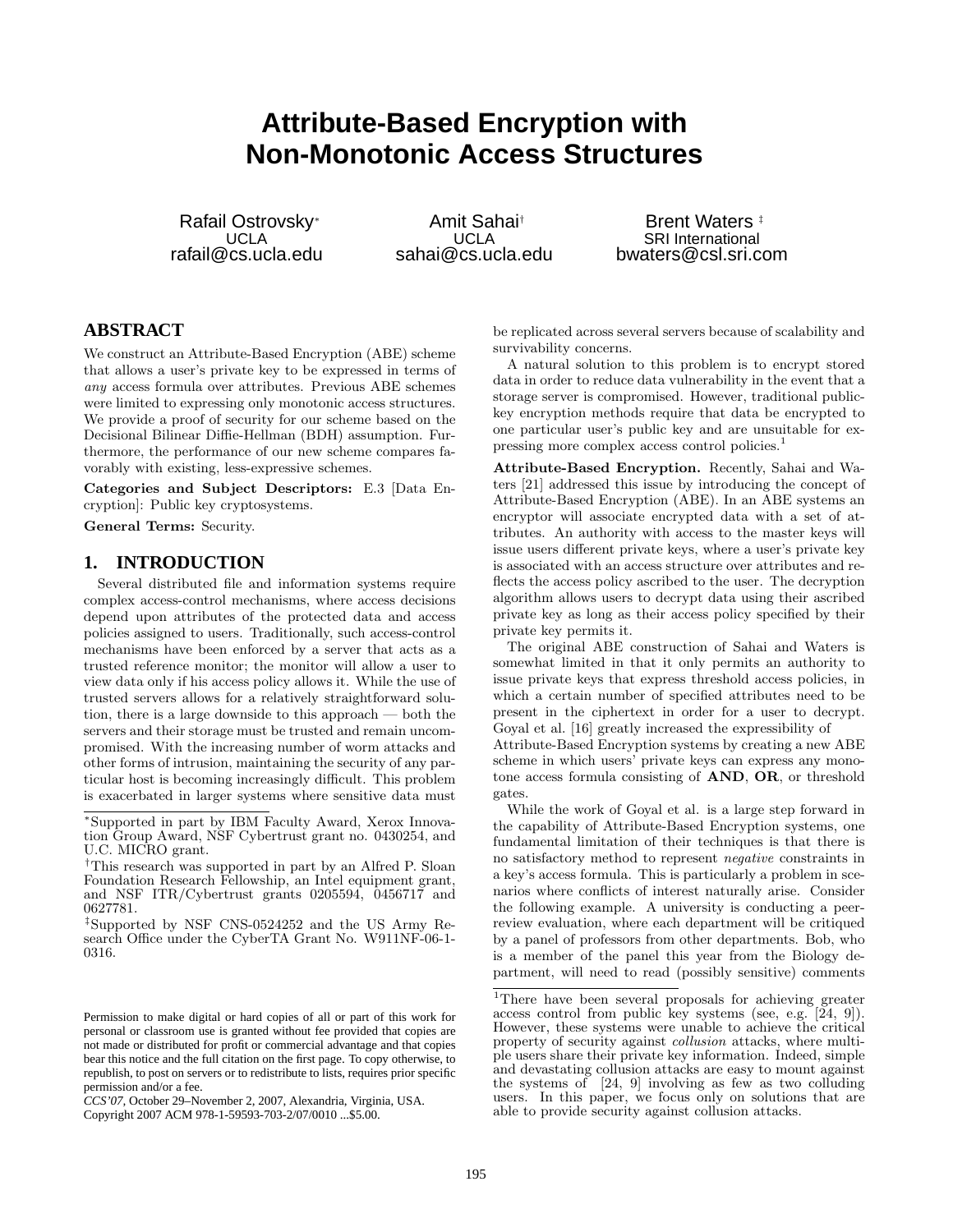about other departments and assimilate them for his written review. In an Attribute-Based Encryption system the comments will be labeled with descriptive attributes; for example, a comment on the History department might be encrypted with the attributes: "HISTORY", "YEAR=2007", "DEPT-REVIEW". In the Goyal et al. scheme Bob might receive a private key for the policy "YEAR=2007" AND "DEPT-REVIEW", which would allow him to see all comments from this current year. However, in this setting it is important that Bob should not be able to view comments written about his own department. Therefore, the policy we would actually like to ascribe to Bob's key is "YEAR= $2007$ " AND "DEPT-REVIEW" AND (NOT "BIOLOGY").

One way that we might try to handle this issue is to include explicit attributes that indicate the absence of attributes in the ciphertext. For example, the attribute "NOT: BIOLOGY" can be included in a ciphertext to indicate that the ciphertext is not related to the Biology department. However, this solution is undesirable for two reasons. First, the ciphertext overhead will become huge in many applications as it needs to explicitly include negative attributes for everything that it does not relate to. The feedback about the History department would need to include the attributes "not:Aeronautics", "not:Anthropology", "not:Art", ..., "NOT: WORLD STUDIES" as well as explicit negative attributes for every subject that does not describe the ciphertext. In addition, a user encrypting a message might not be aware of many attributes, and new attributes might come into use in the system after the ciphertext is created. In our example, a user creating a comment on the History department might be unaware of a newly created Otolaryngology<sup>2</sup> department.

The above example illustrates the limitations on system design imposed by the inability of current ABE systems to effectively support negation. Indeed, this limitation appears to be a fundamental characteristic of current ABE systems, which use techniques from secret-sharing schemes as a core component of their design. It is well known that secretsharing schemes are limited to expressing monotonic access structures because a participating party can always choose not to contribute his share and therefore act like he is not present.

#### *Our Contribution.*

In this work we present a new Attribute-Based Encryption scheme where private keys can represent any access formula over attributes, including non-monotone ones. In particular, our construction can handle any access structure that can be represented by a boolean formula involving AND, OR, NOT, and threshold operations.

As mentioned above, the main technical obstacle we overcome is finding a way to make use of secret sharing schemes to yield non-monotonic access structures. At a high level, the technical novelty in our work lies in finding a way to (implicitly) make a share "available" to the decryptor only if a given attribute is not present among the attributes of the ciphertext. To accomplish this we adapt an idea from the broadcast revocation scheme of Naor and Pinkas [18] to our setting of Attribute-Based Encryption based on bilinear groups. Every negative attribute node in a key is tied to a degree d polynomial (in the exponent) that was created by the authority at setup (where  $d$  is the maximum number of attributes used to describe a ciphertext). To access the secret share corresponding to this node, the decryptor will need to make use of at least  $d+1$  different points from the polynomial in order to perform an interpolation, where we map attributes to distinct points on the polynomial. The decryption algorithm will be able to gather d different points of the polynomial from the attributes of the ciphertext. To get the remaining point, the decryptor must examine the one point that corresponds to the negative attribute in this particular node of the access formula. If this attribute is distinct from all the attributes in the ciphertext  $-$  that is, if the attribute is *not* present  $-$  then the decryptor will have  $d+1$  points of the polynomial and be able to decrypt; otherwise, if the key's attribute appears in the ciphertext, then the decryption algorithm will have only d points (one particular point will have been given twice) and the decryption algorithm will not be able to interpolate the polynomial and thereby access the secret share corresponding to the node. In designing our construction several challenges arise from adapting these negation techniques while preserving the collusion resistance features that are necessary for Attribute-Based Encryption systems.

# **1.1 Related Work**

Sahai and Waters [21] introduced the concept of Attribute-Based Encryption, as we use the term here (see below for a brief discussion of other related notions). In ABE systems an encrypted ciphertext is associated with a set of attributes, and a user's private key will reflect an access policy over attributes. A user will be able to decrypt if and only if the ciphertext's attributes satisfy the key's policy. Attribute-Based Encryption is closely related to the concept of Identity-Based Encryption (IBE) [7, 23, 15], which was introduced by Shamir in 1984 [23]. One can actually view IBE as a special case of ABE in which ciphertexts are associated with one attribute, the "identity" of the recipient, and a private key's policy demands that one particular attribute, the key holder's identity, be present in the ciphertext for decryption.

The original construction of Sahai and Waters [21] was limited to expressing threshold access policies. Goyal et al. [16] subsequently increased the expressibility of ABE systems by allowing the private key to express any monotonic access structure over attributes.

Other works have examined different variants of ABE. Pirretti et al. [19] examined methods for applying the Sahai-Waters system into practice and gave an implementation of the construction. Chase [13] gave a "multi-authority" construction in which a user's key is constructed by combining components received from different authorities. Bethencourt, Sahai, and Waters [4] gave a construction for

"Ciphertext-Policy" Attribute-Based Encryption. In their construction the roles of the ciphertexts and keys are reversed in the sense that attributes are used to describe the features of a key holder, and an encryptor will associate an access policy with the ciphertext.

Attribute-Based Encryption makes use of techniques from secret-sharing schemes [17, 10, 22, 5, 3]. The idea of combining secret-sharing schemes and encryption to achieve access control with respect to policies has a long history (for some recent work in this direction, see [24, 9]). In this previous

<sup>2</sup>Otolaryngology is the branch of medicine that specializes in ear, nose, throat, head, and neck disorders.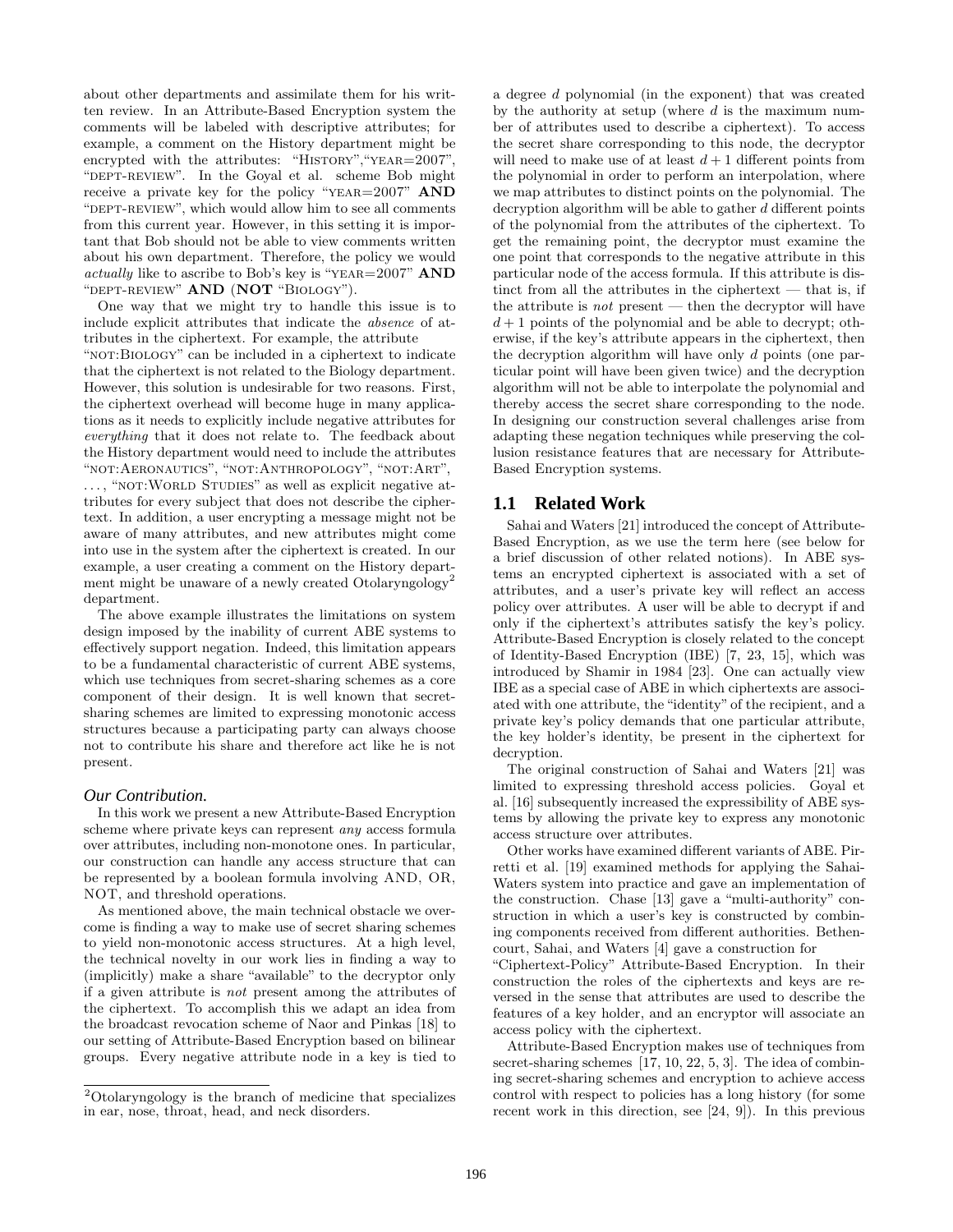work, what we call "collusion" was actually seen as a desirable feature – it would be necessary for multiple entities with different attributes/credentials to come together in order to access encrypted data. This is of course problematic in our scenario; indeed, the elusive property of resistance to collusion attacks is considered a defining property of the Sahai-Waters notion of ABE.

### **1.2 Organization**

In Section 2 we give background information on our security definitions and assumptions. Next, we give our construction in Section 3. Then, we prove our scheme secure in Section 4. Finally, we conclude in Section 5.

# **2. BACKGROUND**

We first give formal definitions for the security of (keypolicy) Attribute-Based Encryption (ABE), following [21, 16]. Then we give background information on bilinear maps and our cryptographic assumption. Finally, we give some background on linear secret-sharing schemes.

#### **2.1 Definitions**

DEFINITION 1 (ACCESS STRUCTURE [2]). Let  $\{P_1, \ldots, P_n\}$  $P_n$ } be a set of parties. A collection  $\mathbb{A} \subseteq 2^{\{P_1, ..., P_n\}}$  is monotone if  $\forall B, C : \text{if } B \in \mathbb{A}$  and  $B \subseteq C$  then  $C \in \mathbb{A}$ . An access structure (respectively, monotonic access structure) is a collection (respectively, monotone collection) A of non-empty subsets of  $\{P_1, P_2, \ldots, P_n\}$ , i.e.,  $\mathbb{A} \subseteq 2^{\{P_1, P_2, \ldots, P_n\}} \setminus \{\emptyset\}$ . The sets in A are called the authorized sets, and the sets not in A are called the unauthorized sets.

A (key-policy) Attribute-Based Encryption scheme consists of four probabilistic polynomial-time algorithms<sup>3</sup>.

#### *Setup.*

This is a randomized algorithm that takes no input other than the implicit security parameter. It outputs the public parameters PK and a master key MK.

#### *Encryption.*

This is a randomized algorithm that takes as input a message  $M$ , a set of attributes  $\gamma$ , and the public parameters PK. It outputs the ciphertext E.

#### *Key Generation.*

This is a randomized algorithm that takes as input an access structure A, the master key MK, and the public parameters PK. It outputs a decryption key D.

#### *Decryption.*

This algorithm takes as input the ciphertext  $E$  that was encrypted under a set  $\gamma$  of attributes, the decryption key D for access control structure A, and the public parameters PK. It outputs the message M if  $\gamma \in \mathbb{A}$ .

We now discuss the security of an ABE scheme. Following [21, 16], we define the selective-set model for proving the security of the attribute based under chosen plaintext

attack. This model can be seen as analogous to the selective-ID model [11, 12, 6] used in identity-based encryption (IBE) schemes [23, 7, 15].

#### Selective-Set Model for ABE

**Init** The adversary declares the set of attributes,  $\gamma$ , that he wishes to be challenged upon.

Setup The challenger runs the Setup algorithm of ABE and gives the public parameters to the adversary.

**Phase 1** The adversary is allowed to issue queries for private keys for many access structures  $\mathbb{A}_j$ , where  $\gamma \notin \mathbb{A}_j$ for all  $i$ .

Challenge The adversary submits two equal-length messages  $M_0$  and  $M_1$ . The challenger flips a random coin b, and encrypts  $M_b$  with  $\gamma$ . The ciphertext is passed to the adversary.

Phase 2 Phase 1 is repeated.

**Guess** The adversary outputs a guess  $b'$  of  $b$ .

The advantage of an adversary  $A$  in this game is defined as  $Pr[b' = b] - \frac{1}{2}$ .

We note that the model can easily be extended to handle chosen-ciphertext attacks by allowing for decryption queries in Phase 1 and Phase 2.

DEFINITION 2. An attribute-based encryption scheme is secure in the selective-set model of security if all polynomial time adversaries have at most a negligible advantage in the selective-set game.

## **2.2 Bilinear Maps**

We present a few facts related to groups with efficiently computable bilinear maps.

Let  $\mathbb{G}$  and  $\mathbb{G}_T$  be two multiplicative cyclic groups of prime order p. Let g be a generator of  $\mathbb{G}$  and e be a bilinear map,  $e : \mathbb{G} \times \mathbb{G} \to \mathbb{G}_T$ . The bilinear map e has the following properties:

1. Bilinearity: for all  $u, v \in \mathbb{G}$  and  $a, b \in \mathbb{Z}_p$ , we have  $e(u^{a}, v^{b}) = e(u, v)^{ab}.$ 2. Non degeneracy:  $e(q, q) \neq 1$ .

We say that  $G$  is a bilinear group if the group operation in G and the bilinear map  $e : \mathbb{G} \times \mathbb{G} \to \mathbb{G}_T$  are both efficiently computable. Notice that the map e is symmetric since  $e(g^a, g^b) = e(g, g)^{ab} = e(g^b, g^a)$ .

# **2.3 The Decisional Bilinear Diffie-Hellman (BDH) Assumption**

Let  $a, b, c, z \in \mathbb{Z}_p$  be chosen at random and g be a generator of  $\mathbb{G}$ . The decisional BDH assumption [6, 21] is that no probabilistic polynomial-time algorithm  $\beta$  can distinguish the tuple  $(g, A = g^a, B = g^b, C = g^c, e(g, g)^{abc}$  from the tuple  $(g, A = g^a, B = g^b, C = g^c, e(g, g)^z)$  with more than a negligible advantage. The advantage of  $\beta$  is

$$
\left|\Pr[\mathcal{B}(A, B, C, e(g, g)^{abc}) = 0] - \Pr[\mathcal{B}(A, B, C, e(g, g)^{z})] = 0\right|
$$

where the probability is taken over the random choice of the generator g, the random choice of  $a, b, c, z$  in  $\mathbb{Z}_p$ , and the random bits consumed by B.

<sup>3</sup>When access structure A allows short description, we insist that our algorithms are polynomial in that description length.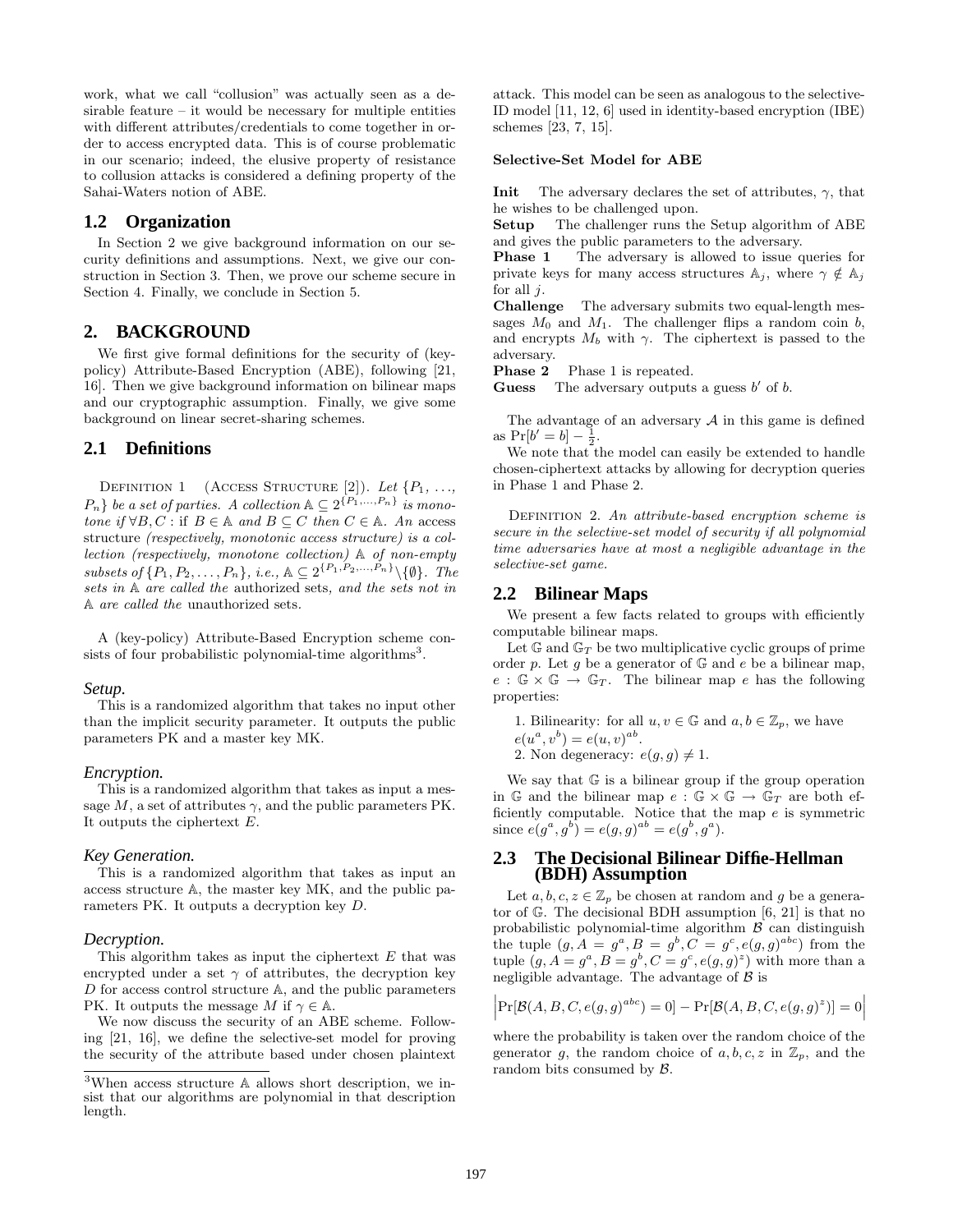# **2.4 Linear Secret-Sharing Schemes**

We will make essential use of linear secret-sharing schemes. We adapt our definitions from those given in [2]:

Definition 3 (Linear Secret-Sharing Schemes ). A secret-sharing scheme Π over a set of parties P is called linear *(over*  $\mathbb{Z}_p$ *)* if

- 1. The shares for each party form a vector over  $\mathbb{Z}_p$ .
- 2. There exists a matrix M called the share-generating matrix for  $\Pi$ . The matrix M has  $\ell$  rows and  $n + 1$ columns. For all  $i = 1, \ldots, \ell$ , the i'th row of M is labeled with a party named  $\breve{x}_i \in \mathcal{P}$ . When we consider the column vector  $v = (s, r_1, r_2, \ldots, r_n)$ , where  $s \in$  $\mathbb{Z}_p$  is the secret to be shared, and  $r_1, \ldots, r_n \in \mathbb{Z}_p$  are randomly chosen, then  $Mv$  is the vector of  $\ell$  shares of the secret s according to  $\Pi$ . The share  $(Mv)_i$  belongs to party  $\check{x}_i$ .

It is shown in [2] that every linear secret sharing-scheme according to the above definition also enjoys the linear reconstruction property, defined as follows: Suppose that Π is an Linear Secret-Sharing Scheme (LSSS) for the access structure A. Let  $S \in A$  be any authorized set, and let  $I \subset \{1, 2, \ldots, \ell\}$  be defined as  $I = \{i : \breve{x}_i \in S\}$ . Then, there exist constants  $\{\omega \in \mathbb{Z}_p\}_{i \in I}$  such that, if  $\{\lambda_i\}$  are valid shares of any secret s according to  $\Pi$ , then  $\sum_{i \in I} \omega_i \lambda_i = s$ .

Furthermore, it is shown in [2] that these constants  $\{\omega_i\}$ can be found in time polynomial in the size of the sharegenerating matrix M.

#### **3. OUR CONSTRUCTION**

In showing how to construct an Attribute-Based Encryption system with non-monotone access formulas, we begin by describing a "core" construction, in which the we assume that every ciphertext is annotated with exactly d attributes. We then show how to remove that restriction and still achieve systems parameters that compare favorably with the lessexpressive ABE system of Goyal et al. [16].

We choose to first describe our construction in generality; we describe our access policies in terms of monotonic access structures with negative attributes. (This will actually allow for more general policies than non-monotone formulas.) Later, we show how to instantiate our constructions to yield ABE schemes for any (monotone or non-monotone) boolean formula.

#### *Moving from monotonic access structures to non-monotonic access structures.*

As alluded to in the introduction we can think about ABE non-monotonic access structures in terms of ABE monotonic access structures with negative attributes. The challenge in designing our construction will be how to realize this concept without requiring a ciphertext to explicitly include negative attributes for each attribute not present. Before we describe our construction we develop some notation for describing how non-monotonic access structures can be described in terms of monotonic access structures with negative shares, without blowing up the share sizes.

Assume we are given a family of linear secret-sharing schemes  $\{\Pi_{\mathbb{A}}\}_{{\mathbb{A}}\in\mathcal{A}}$  for a set of possible monotone access structures  $A$ . Note that, of course, all access structures in  $A$ 

must necessarily be monotonic because these access structures correspond to secret-sharing schemes. However, we assume that for each access structure  $A \in \mathcal{A}$ , the set of parties  $P$  underlying the access structure has the following properties: The names of the parties in  $P$  may be of two types: either the name is normal (like x) or it is primed (like x'), and if  $x \in \mathcal{P}$  then  $x' \in \mathcal{P}$  and vice versa. We will conceptually associate primed parties as representing the negation of unprimed parties. We will sometimes write  $\check{x}$  to refer to a party in  $P$  that may be primed or unprimed.

Then, we can define the following family  $\tilde{\mathcal{A}}$  of possibly non-monotonic access structures. For each access structure  $A \in \mathcal{A}$  over a set of parties  $\mathcal{P}$ , we define a possibly nonmonotonic access structure  $NM(A)$  over the set of parties  $\tilde{\mathcal{P}}$ , where  $\tilde{\mathcal{P}}$  is the set of all unprimed parties in  $\mathcal{P}$ . First, for every set  $\tilde{S} \subset \tilde{\mathcal{P}}$  we define  $N(\tilde{S}) \subset \mathcal{P}$  as follows: First, all parties in  $\tilde{S}$  are in  $N(\tilde{S})$ , so  $\tilde{S} \subset N(\tilde{S})$ . Second, for each party  $x \in \tilde{\mathcal{P}}$  such that  $x \notin \tilde{S}$ , we have that  $x' \in N(\tilde{S})$ . Essentially,  $N(\tilde{S})$  consists of all the parties in S plus the primes (or negation) of all the parties in the universe that are not included in S.

Finally, we define  $NM(\mathbb{A})$  by specifying that  $\tilde{S}$  is authorized in  $NM(A)$  iff  $N(\tilde{S})$  is authorized in A. The set of these  $NM(\mathbb{A})$  access structures is  $\tilde{A}$ . Therefore, the nonmonotonic access structure  $NM(A)$  will have only unprimed parties in its access sets. For each access set X in  $NM(\mathbb{A})$ there will be a set in  $A$  that has the elements in  $X$  plus primed elements for each party not in X.

We will show how to use a linear secret sharing scheme Π for the monotonic access structure A to yield an ABE key for the (possibly non-monotonic) access structure  $NM(A)$ . Again, we stress that the share sizes of Π only depend on the size of the non-monotonic access structure  $NM(A)$ .

#### *Mathematical Background.*

Let  $G$  be a bilinear group of prime order  $p$ , and let  $g$  be a generator of G. In addition, let  $e : \mathbb{G} \times \mathbb{G} \to \mathbb{G}_T$  denote the bilinear map. A security parameter,  $\kappa$ , will determine the size of the groups. We will also implicitly make use of Lagrange coefficients: for any  $i \in \mathbb{Z}_p$  and a set, S, of elements in  $\mathbb{Z}_p$ : define  $\Delta_{i,S}(x) = \prod_{j \in S, j \neq i} \frac{x-j}{i-j}$ . We will associate each attribute with a unique element in  $\mathbb{Z}_p^*$ . (This could be accomplished by means of a collision-resistant hash function  $H: \{0,1\}^* \to \mathbb{Z}_p^*$ .

Our main construction follows.

# **3.1 Main Construction**

**Setup** $(d)$ . In the basic construction, a parameter d specifies how many attributes every ciphertext has. (We will show later how this constraint can be removed with only a small loss in efficiency.) Two secrets  $\alpha, \beta$  are chosen uniformly at random from  $\mathbb{Z}_p$ , and we denote  $g_1 = g^{\alpha}$  and  $g_2 = g^{\beta}$ . In addition, two polynomials  $h(x)$  and  $q(x)$  of degree d are chosen at random subject to the constraint that  $q(0) = \beta$ . (There is no constraint on  $h(x)$ .) The public parameters PK are  $(g, g_1; g_2 = g^{q(0)}, g^{q(1)}, g^{q(2)}, \ldots, g^{q(d)};$  $g^{h(0)}, g^{h(1)}, \ldots, g^{h(d)}$ ). The master key MK is  $\alpha$ .

These public parameters define two publicly computable functions  $T, V : \mathbb{Z}_p \to \mathbb{G}$ . The function  $T(x)$  maps to  $g_2^{x^d}$ .  $g^{h(x)}$ , and the function  $V(x)$  maps to  $g^{q(x)}$ . Note that both  $g^{h(x)}$  and  $g^{q(x)}$  can be evaluated from the public parameters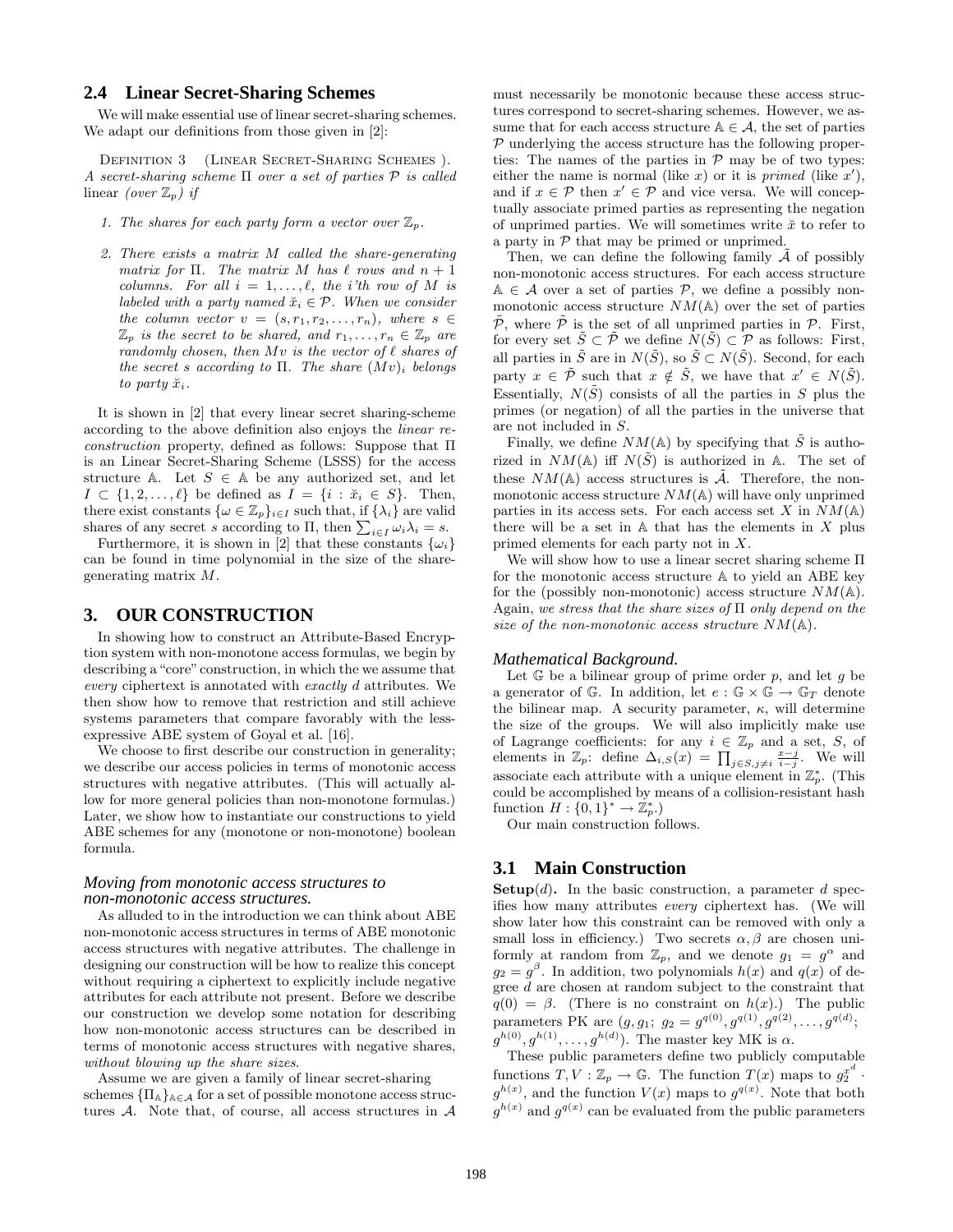by interpolation in the exponent. (For further details on how to do this using Lagrange coefficients, see, e.g., [21, 16].) **Encryption**  $(M, \gamma, PK)$ . To encrypt a message  $M \in \mathbb{G}_T$ under a set of d attributes  $\gamma \subset \mathbb{Z}_p^*$ , choose a random value  $s \in \mathbb{Z}_p$  and output the ciphertext as

$$
E = (\gamma, E^{(1)} = Me(g_1, g_2)^s, E^{(2)} = g^s, \{E_x^{(3)} = T(x)^s\}_{x \in \gamma},
$$
  

$$
\{E_x^{(4)} = V(x)^s\}_{x \in \gamma})
$$

Key Generation  $(\tilde{A}, MK, PK)$ . This algorithm outputs a key that enables the user to decrypt an encrypted message *only* if the attributes of that ciphertext satisfy the access structure  $A$ . We require that the access structure  $A$ is  $NM(\mathbb{A})$  for some monotonic access structure  $\mathbb{A}$ , over a set  $P$  of attributes, associated with a linear secret-sharing scheme Π. First, we apply the linear secret-sharing mechanism  $\Pi$  to obtain shares  $\{\lambda_i\}$  of the secret  $\alpha$ . We denote the party corresponding to the share  $\lambda_i$  as  $\check{x}_i \in \mathcal{P}$ , where  $x_i$ is the attribute underlying  $\check{x}_i$ . Note that  $\check{x}_i$  can be primed (negated) or unprimed (non negated). For each  $i$ , we also choose a random value  $r_i \in \mathbb{Z}_p$ .

The private key  $D$  will consist of the following group elements: For every i such that  $\tilde{x}_i$  is not primed (i.e., is a non-negated attribute), we have

$$
D_i = (D_i^{(1)} = g_2^{\lambda_i} \cdot T(x_i)^{r_i}, D_i^{(2)} = g^{r_i})
$$

For every i such that  $\breve{x}_i$  is primed (i.e., is a negated attribute), we have

$$
D_i = (D_i^{(3)} = g_2^{\lambda_i + r_i}, D_i^{(4)} = V(x_i)^{r_i}, D_i^{(5)} = g^{r_i})
$$

The key  $D$  consists of  $D_i$  for all shares i.

**Decryption**  $(E, D)$ . Given a ciphertext E and a decryption key D, the following procedure is executed: (All notation here is taken from the above descriptions of E and D, unless the notation is introduced below.) First, the key holder checks if  $\gamma \in \tilde{A}$  (we assume that this can be checked efficiently). If not, the output is  $\bot$ . If  $\gamma \in \mathbb{A}$ , then we recall that  $\tilde{A} = NM(A)$ , where A is an access structure, over a set of parties  $P$ , for a linear secret sharing-scheme  $\Pi$ . Denote  $\gamma' = N(\gamma) \in \mathbb{A}$ , and let  $I = \{i : \breve{x}_i \in \gamma'\}$ . Since  $\gamma'$  is authorized, an efficient procedure associated with the linear secret-sharing scheme yields a set of coefficients  $\Omega = {\{\omega_i\}}_{i \in I}$ such that  $\sum_{i \in I} \omega_i \lambda_i = \alpha$ . (Note, however, that these  $\lambda_i$  are not known to the decryption procedure, so neither is  $\alpha$ .)

For every positive (non negated) attribute  $\check{x}_i \in \gamma'$  (so  $x_i \in \gamma$ , the decryption procedure computes the following:

$$
Z_i = e(D_i^{(1)}, E^{(2)}) / e(D_i^{(2)}, E_i^{(3)})
$$
  
=  $e(g_2^{(1)} \cdot T(x_i)^{r_i}, g^s) / e(g^{r_i}, T(x)^s)$   
=  $e(g_2, g)^{s \lambda_i}$ 

For every negated attribute  $\breve{x}_i \in \gamma'$  (so  $x_i \notin \gamma$ ), the decryption procedure computes the following: We consider the set  $\gamma_i = \gamma \cup \{x_i\}$ . Note that  $|\gamma_i| = d+1$  and recall that the degree of the polynomial  $q$  underlying the function  $V$  is d. Using the points in  $\gamma_i$  as an interpolation set, compute Lagrangian coefficients  $\{\sigma_x\}_{x \in \gamma_i}$  such that  $\sum_{x \in \gamma_i} \sigma_x q(x) =$ 

 $q(0) = \beta$ . Now, perform the following computation:

$$
Z_i = \frac{e\left(D_i^{(3)}, E^{(2)}\right)}{e\left(D_i^{(5)}, \prod_{x \in \gamma} \left(E_x^{(4)}\right)^{\sigma_x}\right) \cdot e\left(D_i^{(4)}, E^{(2)}\right)^{\sigma_{x_i}}}
$$
\n
$$
= \frac{e\left(g_2^{\lambda_i + r_i}, g^s\right)}{e\left(g^{r_i}, \prod_{x \in \gamma} \left(V(x)^s\right)^{\sigma_x}\right) \cdot e\left(V(x_i)^{r_i}, g^s\right)^{\sigma_{x_i}}}
$$
\n
$$
= \frac{e\left(g_2^{\lambda_i}, g^s\right) \cdot e\left(g_2^{r_i}, g^s\right)}{e\left(g^{r_i}, g^s \sum_{x \in \gamma} \sigma_x q(x)\right) \cdot e\left(g^{r_i \sigma_{x_i} q(x_i)}, g^s\right)}
$$
\n
$$
= \frac{e\left(g_2, g\right)^{s\lambda_i} \cdot e\left(g, g\right)^{r_i s\beta}}{e(g, g)^{r_i s \sum_{x \in \gamma'} \sigma_x q(x)}}
$$
\n
$$
= e\left(g_2, g\right)^{s\lambda_i}
$$

Finally, the decryption is obtained by computing

$$
\frac{E^{(1)}}{\prod_{i \in I} Z_i^{\omega_i}} = \frac{Me(g_2, g)^{s\alpha}}{e(g_2, g)^{s\alpha}} = M
$$

Note on Efficiency. We note that encryption requires only a single pairing, which may be pre-computed, regardless of the number of attributes associated with a ciphertext. We also note that decryption requires two or three pairings per share utilized in decryption, depending on whether the share corresponds to a non-negated attribute or a negated attribute, respectively.

#### **3.2 Amortizing the Cost of Multiple Systems**

In practice we might actually have several different Attribute-Based Encryption systems run by different authorities. In this setting we might want to minimize the size of the public key material that users need to maintain, since each authority will need to post its public key. We can mitigate this cost by using a shared trusted party and applying a similar technique to that of the Broadcast Encryption scheme of Boneh, Gentry, and Waters [8].

We first observe that once the public key material is published an authority only needs to know  $\alpha$  in order to create private keys. In addition, only one element,  $g_1 = g^{\alpha}$  depends upon  $\alpha$ . Therefore, a trusted party then can create all public key material except  $g_1$ . This public key material will be shared across several different systems. An authority X that wishes to create his own system simply chooses his own  $\alpha_X$  private key and creates a public key  $g_{1,X} = g^{\alpha_X}$ . A user encrypting a ciphertext under this authority's system will use  $q_{1,X}$  in addition to the shared public key material. The added public key material for a whole new system is just one group element.

#### **3.3 Removing Fixed Attribute Restriction**

The drawback of using our main construction directly in a system is that it imposes a "one size fits all" restriction in that each ciphertext must have exactly d attributes. We describe how to get around these restrictions and maintain efficient performance.

First, we note that a ciphertext will often be associated with s attributes where s is less than  $d$ , the maximum number of attributes in our construction. A simple technique is for the encryption algorithm to create  $d-s$  "filler" attributes for strings that have no semantic meaning in the system. For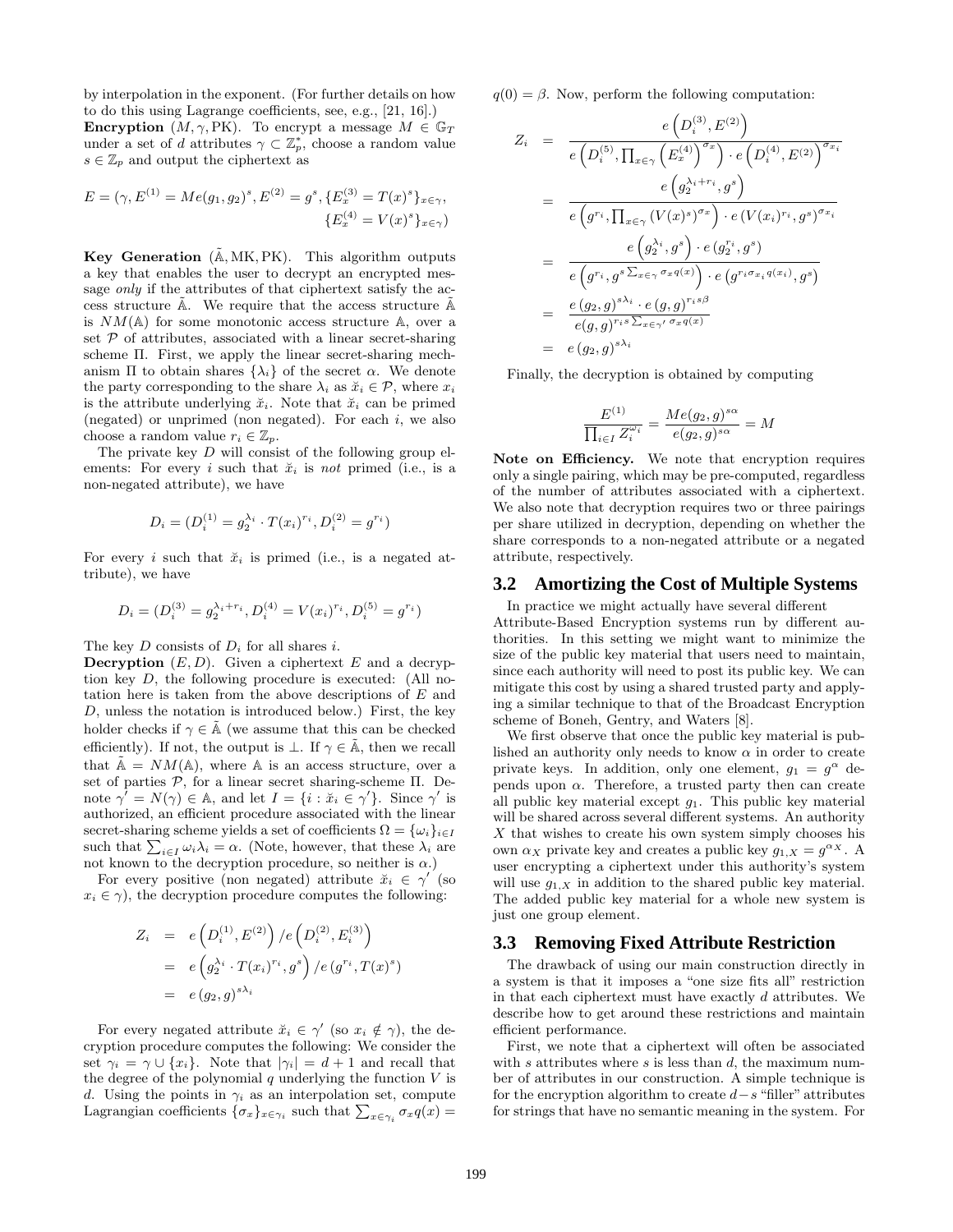a ciphertext with s real attributes, the encryption algorithm can just add the attributes "FILLER:1", "FILLER:2", "FILLER:  $d - s$ ".

A more problematic issue is that a system will need to accommodate ciphertexts that might have a large maximum, n, number of attributes. This will mean that ciphertexts with a relatively small number of attributes will have unnecessarily high ciphertext overhead. To mitigate this issue in a system we can use  $k$  different constructions that respectively accommodate  $d_1, \ldots, d_k$  attributes. When encrypting a ciphertext with s attributes the decryption algorithm will simply use the encryption system with the smallest  $d_i$  such that  $d_i \geq s$ , and then only  $d_i - s$  filler attributes will be necessary.

Consider the case when there are a maximum of  $n$  attributes for any ciphertext. For simplicity we assume  $n = 2<sup>k</sup>$ for some  $k$ . Then we can create a system that uses  $k$  parallel encryption systems, where encryption system  $i$  is set up for  $d_i = 2^i$  attributes. The aggregate system has performance that compares favorably with existing systems: ciphertexts for s attributes will have  $O(s)$  group elements, the public key material will consist of  $O(n)$  group elements, and the private keys for an access structure of  $t$  shares will have  $O(t \cdot \lg(n))$  group elements (a copy for each encryption system) is kept. We point out that all these efficiency parameters, other than the private key size, are identical to the less-expressive scheme of Goyal et al.<sup>4</sup>

# **3.4 Realizing Any Access Formula**

Our main construction shows how to create private keys that can be represented by any linear secret-sharing scheme that uses both negative and non negative attributes. It is a relatively straightforward exercise to show that these techniques are powerful enough to express any access formula. To do so, we first use repeated applications of DeMorgan's law to transform any access formula into a monotonic one with negative attributes. Then, we can represent the access formula in terms of a secret-sharing scheme in a way similar to [16]. We leave the details of this transformation to Appendix A.

## **3.5 Ciphertext-Policy ABE**

We also note that our techniques can be applied to the Ciphertext-Policy Attribute-Based Encryption (CP-ABE) scheme of Bethencourt, Sahai, and Waters [4]. The primary modification is that the polynomial for the revocation scheme will be embedded by the encryptor in the negated nodes of the encryption policy. The attributes will then be represented in the tree.

One disadvantage of the BSW scheme is that its proof is in the generic group model. This stems from the fact that their scheme allows for arbitrary access formulas in the ciphertext policy. Since the challenge ciphertext policy may be bigger than the public parameters, it is difficult to "program" the challenge ciphertext into the public parameters. However, for more restricted CP-ABE schemes that are less expressive there exists schemes proved on concrete assumptions. The original threshold scheme of Sahai and Waters [21] was written before the distinction of Key-Policy versus CiphertextPolicy was made explicit; however, it can be interpreted in either way. Using the Sahai-Waters large-universe construction we can realize a non-monotonic CP-ABE scheme with  $k$ -of-n threshold policies, where n is fixed and  $k$  can be determined by the encryptor by using "dummy attributes". Pirretti et al. [19] show tradeoffs that can be made between key and ciphertext sizes.

## **4. PROOF OF SECURITY**

We prove that the security of our main construction in the attribute-based selective-set model reduces to the hardness of the Decisional BDH assumption.

THEOREM 1. If an adversary can break our scheme with advantage  $\epsilon$  in the attribute-based selective-set model of security, then a simulator can be constructed to play the Decisional BDH game with advantage  $\epsilon/2$ .

PROOF:

Suppose there exists a polynomial-time adversary  $A$  that can attack our scheme in the selective-set model with advantage  $\epsilon$ . We build a simulator  $\beta$  that can play the Decisional BDH game with advantage  $\epsilon/2$ . The simulation proceeds as follows:

We first let the challenger set the groups  $\mathbb{G}$  and  $\mathbb{G}_T$  with an efficient bilinear map, e. The challenger flips a fair binary coin  $\mu$ , outside of  $\mathcal{B}$ 's view. If  $\mu = 0$ , the challenger sets  $(g, A, B, C, Z) = (g, g^a, g^b, g^c, e(g, g)^{abc})$ ; otherwise, it sets  $(g, A, B, C, Z) = (g, g^a, g^b, g^c, e(g, g)^z)$  for random  $a, b, c, z$ .

**Init** The simulator  $\beta$  runs  $\mathcal{A}$ .  $\mathcal{A}$  chooses the challenge set,  $\gamma$ , a set of d members of  $\mathbb{Z}_p^*$ .

**Setup** The simulator assigns the public parameters  $g_1 = A$ and  $g_2 = B$ , thereby implicitly setting  $\alpha = a$  and  $\beta = b$ . It then chooses a random degree d polynomial  $f(x)$  and fixes a degree d polynomial  $u(x)$  as follows: set  $u(x) = -x^d$  for all  $x \in \gamma$  and  $u(x) \neq -x^d$  for some (arbitrary) other  $x \notin \gamma$ . Because  $-x^d$  and  $u(x)$  are two degree d polynomials, they will have at most  $d$  points in common or they are the same polynomial. This construction ensures that  $\forall x, u(x) = -x^d$ if and only if  $x \in \gamma$ .

The simulator will now implicitly set the polynomials  $h$ and q as follows: First,  $h(x) = \beta u(x) + f(x)$ . Now, let's write  $\gamma = \{x_1, x_2, \ldots, x_d\}$ . Then, the simulator chooses d points  $\theta_{x_1}, \ldots, \theta_{x_d}$  uniformly at random from  $\mathbb{Z}_p$ , and implicitly sets  $q(x)$  such that  $q(0) = \beta$ , while  $q(x_i) = \theta_{x_i}$  for  $i = 1, 2, \ldots, d$ . Thus, the simulator outputs the following group elements for the public key: For  $i = 1, \ldots, d$ , it sets outputs  $g^{q(i)}$  by interpolation in the exponent using  $\{\theta_{x_i}\}$ and B. For  $i = 0, 1, ..., d$ , it sets  $g^{h(i)} = g_2^{u(i)} g^{f(i)}$ . Observe that these values are (jointly) distributed identically to their distribution in the actual scheme. Note that implicitly we have  $T(x) = g_2^{x^d + u(x)} g^{f(x)}$ .

**Phase 1** A adaptively makes requests for several access structures such that  $\gamma$  passes through none of them. Suppose A makes a request for the secret key for an access structure A where  $A(\gamma) = 0$ . Note that by assumption, A is given as  $NM(\mathbb{A})$  for some monotonic access structure  $\mathbb{A}$ , over a set  $\mathcal P$ of parties (whose names will be attributes), associated with a linear secret-sharing scheme Π.

<sup>4</sup>This claim applies to the Large Universe scheme of Goyal et al. that does not use the random oracle heuristic. The authors noted that in the random oracle model they can reduce the public parameter size.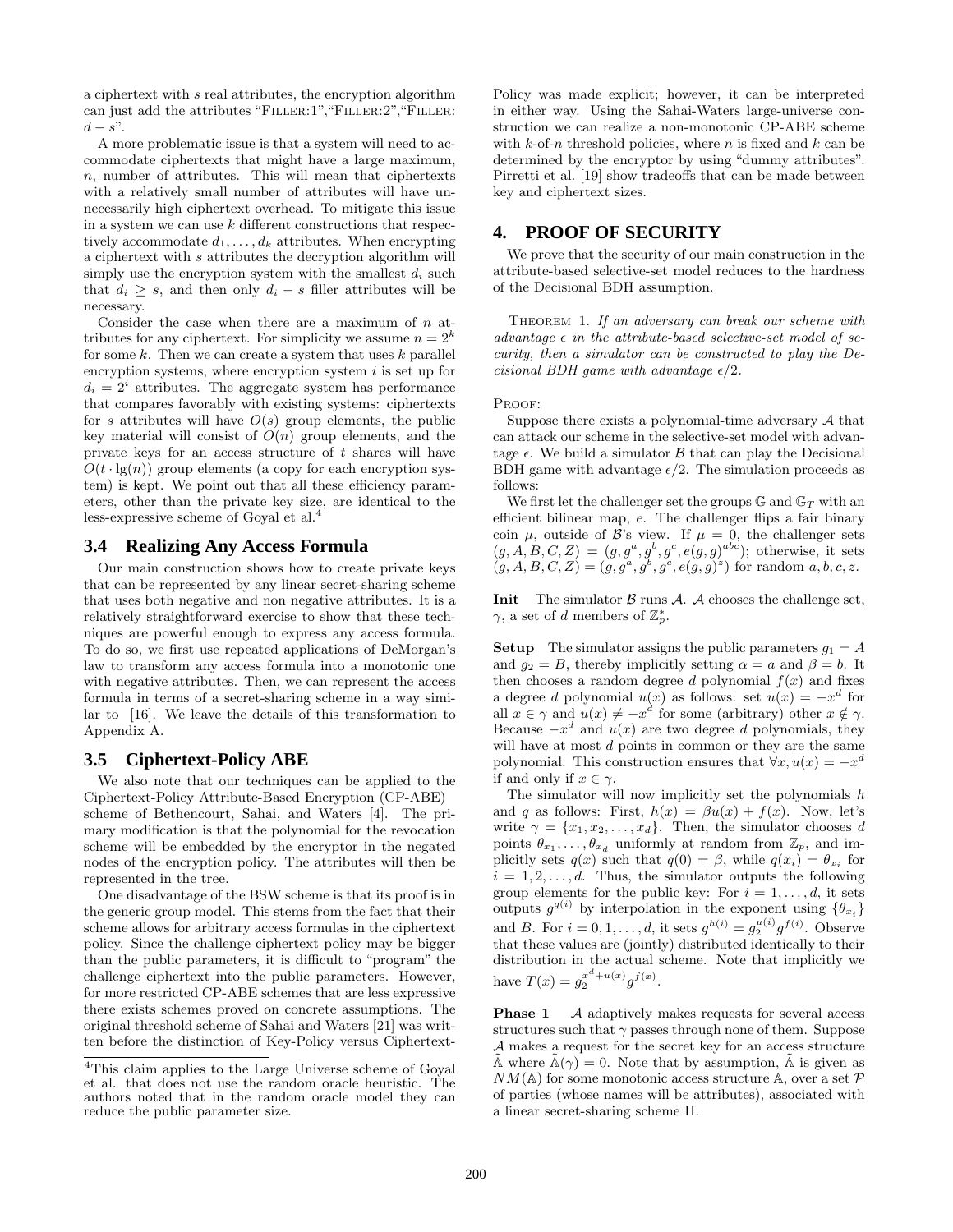Let  $M$  be the share-generating matrix for  $\Pi$ : Recall,  $M$ is a matrix over  $\mathbb{Z}_p$  with  $\ell$  rows and  $n + 1$  columns. For all  $i = 1, \ldots, \ell$ , the *i*'th row of M is labeled with a party named  $\check{x}_i \in \mathcal{P}$ , where  $x_i$  is the attribute underlying  $\check{x}_i$ . Note that  $\check{x}_i$  can be primed (negated) or unprimed (non-negated). When we consider the column vector  $v = (s, r_1, r_2, \ldots, r_n)$ , where s is the secret to be shared, and  $r_1, \ldots, r_n \in \mathbb{Z}_p$  are randomly chosen, then  $Mv$  is the vector of  $\ell$  shares of the secret s according to  $\Pi$ .

We make use of the following well-known observation about linear secret-sharing schemes (see, e.g.  $[2]^5$ ): If  $S \subset \mathcal{P}$  is a set of parties, then these parties can reconstruct the secret iff the column vector  $(1, 0, 0, \ldots, 0)$  is in the span of the rows of  $M<sub>S</sub>$ , where  $M<sub>S</sub>$  is the submatrix of M containing only those rows that are labeled by a party in S. Note that since  $\tilde{\mathbb{A}}(\gamma) = 0$ , we know that  $\mathbb{A}(\gamma') = 0$ , where  $\gamma' = N(\gamma)$ . Thus, we know that  $(1, 0, \ldots, 0)$  is linearly independent of the rows of  $M_{\gamma'}$ .

During key generation, a secret sharing of the secret  $\alpha = a$ is supposed to be selected. In this simulation, however, we will choose this sharing (implicitly) in a slightly different manner, as we describe now: First, we pick a uniformly random vector  $v = (v_1, \ldots, v_{n+1}) \in \mathbb{Z}_p^{n+1}$ . Now, we make use of the following simple proposition [1, 20] from linear algebra:

PROPOSITION 1. A vector  $\pi$  is linearly independent of a set of vectors represented by a matrix  $N$  if and only if there exists a vector w such that  $Nw = \vec{0}$  while  $\pi \cdot w = 1$ .

Since  $(1, 0, \ldots, 0)$  is independent of  $M_{\gamma}$ , there exists a vector  $w = (w_1, \ldots, w_{n+1})$  such that  $M_{\gamma'} w = \vec{0}$  and  $(1, 0, \ldots, 0)$ .  $w = w_1 = 1$ . Such a vector can be efficiently computed [1, 20]. Now we define the vector  $u = v + (a - v_1)w$ . (Note that  $u$  is distributed uniformly subject to the constraint that  $u_1 = a$ .) We will implicitly use the shares  $\vec{\lambda} = M u$ . This has the property that for any  $\lambda_i$  such that  $\check{x}_i \in \gamma'$ , we have that  $\lambda_i = M_i u = M_i v$  has no dependence on a.

Now that we have established how to distribute shares to "parties", which map to negated or non negated attributes, we need to show how to generate the key material.

We first describe how to generate decryption key material corresponding to negated parties  $\breve{x}_i = x'_i$ . Note that by definition,  $\check{x}_i \in \gamma'$  if and only if  $x_i \notin \gamma$ .

• If  $x_i \in \gamma$ , then since  $\breve{x}_i \notin \gamma'$ , we have that  $\lambda_i$  may depend linearly on a. However, by the simulator's choices at setup, recall that  $q(x_i) = \theta_{x_i}$ . The simulator now chooses  $r'_i \in \mathbb{Z}_p$  at random, and implicitly sets  $r_i = -\lambda_i + r'_i$ . Thus, it outputs the following:

$$
D_i = (D_i^{(3)} = g_2^{r'_i}, D_i^{(4)} = g^{\theta_{x_i} \cdot (-\lambda_i + r'_i)}, D_i^{(5)} = g^{-\lambda_i + r'_i})
$$

Note that the simulator can compute the latter two of these elements using A.

• If  $x_i \notin \gamma$ , then since  $\breve{x}_i \in \gamma'$ , we have that  $\lambda_i$  is independent of any secrets and is completely known to the simulator. In this case, the simulator chooses  $r_i \in \mathbb{Z}_p$ at random, and outputs the following:

$$
D_i = (D_i^{(3)} = g_2^{\lambda_i + r_i}, D_i^{(4)} = V(x_i)^{r_i}, D_i^{(5)} = g^{r_i})
$$

Note that the simulator can compute the second element using  $B$ ; indeed  $V()$  is publicly computable given the public parameters already produced by the simulation.

We now describe how to give key material corresponding to non negated parties  $\breve{x}_i = x_i$ . The simulated key construction techniques for non negated parties is similar to previous work [16, 21].

- If  $x_i \in \gamma$ , then since  $\lambda_i$  has no dependence on any unknown secrets, we simply choose  $r_i \in \mathbb{Z}_p$ , and output  $D_i = (D_i^{(1)} = g_2^{\lambda_i} \cdot T(x_i)^{r_i}, D_i^{(2)} = g^{r_i}).$
- If  $x_i \notin \gamma$ , then we work as follows: Let  $g_3 = g^{\lambda_i}$ . Note that the simulator can compute  $g_3$  using A and  $g$ . Choose  $r_i' \in \mathbb{Z}_p$  at random, and output the components of  $D_i$  as follows:

$$
D_i^{(1)} = g_3^{\frac{-f(x_i)}{x_i^d + u(x_i)}} (g_2^{x_i^d + u(x_i)} g^{f(x_i)})^{r_i'}
$$
  

$$
D_i^{(2)} = g_3^{\frac{-1}{x_i^d + u(x_i)}} g^{r_i'}
$$

The proof of the following claim can be found in Appendix B.

Claim 1. The simulation above produces valid decryption keys, that are furthermore distributed identically to the decryption keys that would have been produced by the ABE scheme for the same public parameters.

**Challenge** The adversary  $A$ , will submit two challenge messages  $M_0$  and  $M_1$  to the simulator. The simulator flips a fair binary coin  $\nu$ , and returns an encryption of  $M_{\nu}$ . The ciphertext is output as

$$
E = (\gamma, E^{(1)} = M_{\nu} Z, E^{(2)} = C, \{E_x^{(3)} = C^{f(x)}\}_{x \in \gamma},
$$
  

$$
\{E_x^{(4)} = C^{\theta_x}\}_{x \in \gamma})
$$

If  $\mu = 0$  then  $Z = e(g, g)^{abc}$ . Then by inspection, the ciphertext is a valid ciphertext for the message  $M_{\nu}$  under the set  $\gamma$ .

Otherwise, if  $\mu = 1$ , then  $Z = e(g, g)^z$ . We then have  $E^{(1)} = M_{\nu}e(g,g)^{z}$ . Since z is random,  $E^{(1)}$  will be a random element of  $\mathbb{G}_T$  from the adversary's viewpoint and the message contains no information about  $M_{\nu}$ .

Phase 2 The simulator acts exactly as it did in Phase 1.

**Guess** A will submit a guess  $\nu'$  of  $\nu$ . If  $\nu' = \nu$  the simulator will output  $\mu' = 0$  to indicate that it was given a valid BDH-tuple; otherwise, it will output  $\mu' = 1$  to indicate it was given a random 4-tuple.

As shown above, the simulator's generation of public parameters and private keys is identical to that of the actual scheme.

In the case where  $\mu = 1$  the adversary gains no information about  $\nu$ . Therefore, we have  $Pr[\nu \neq \nu' | \mu = 1] = \frac{1}{2}$ . Since the simulator guesses  $\mu' = 1$  when  $\nu \neq \nu'$ , we have  $Pr[\mu' = \mu | \mu = 1] = \frac{1}{2}.$ 

If  $\mu = 0$  then the adversary sees an encryption of  $M_{\nu}$ . The adversary's advantage in this situation is  $\epsilon$  by assumption. Therefore, we have  $Pr[\nu = \nu' | \mu = 0] = \frac{1}{2} + \epsilon$ . Since the

 $^{5}\mathrm{Here},$  we are essentially exploiting the equivalence between linear secret-sharing schemes and monotone span programs, as proven in [2]. The proof in [2] is for a slightly different formulation, but applies here as well.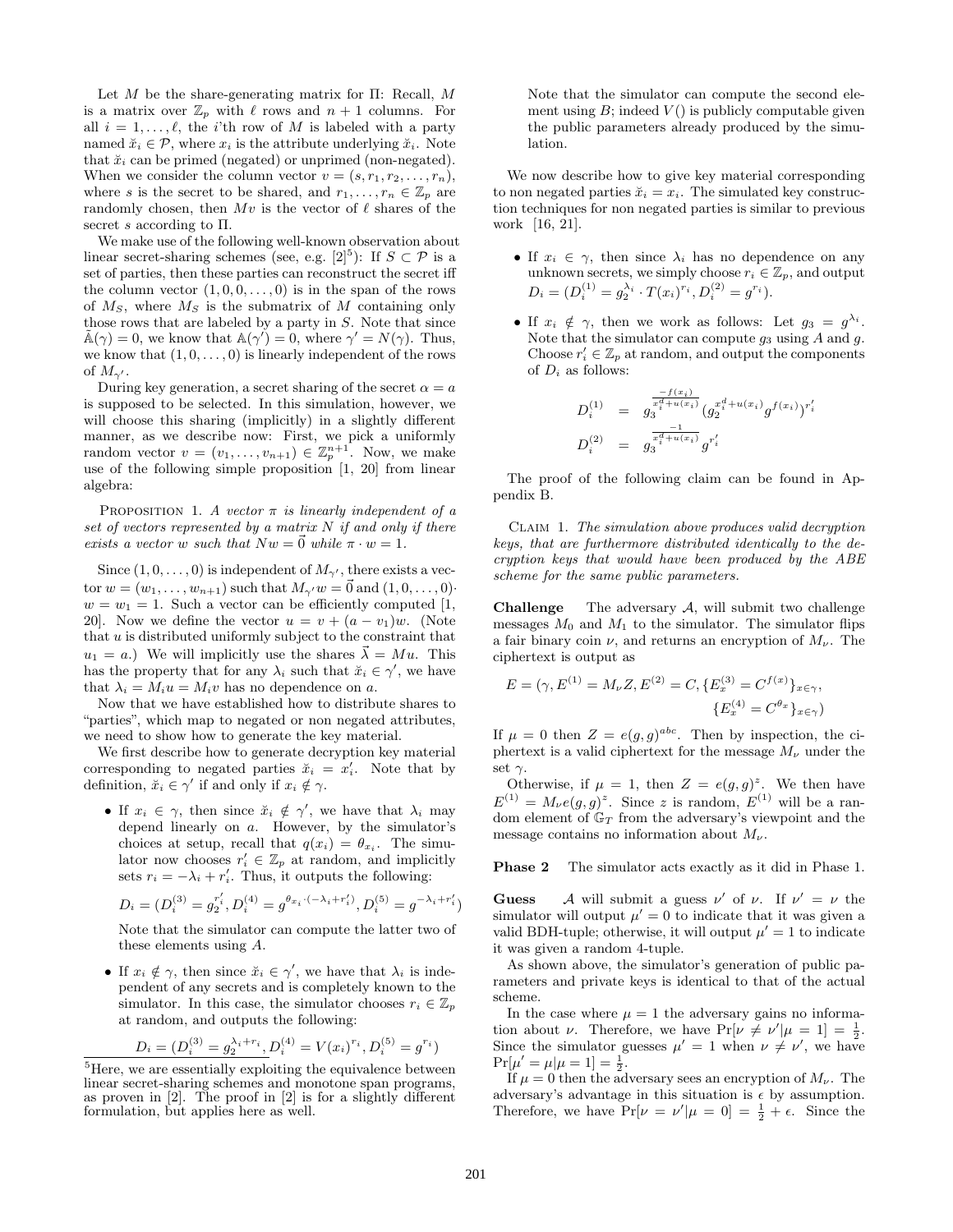simulator guesses  $\mu' = 0$  when  $\nu = \nu'$ , we have  $Pr[\mu' =$  $\mu|\mu = 0] = \frac{1}{2} + \epsilon.$ 

The overall advantage of the simulator in the Decisional BDH game is  $\frac{1}{2} Pr[\mu' = \mu | \mu = 0] + \frac{1}{2} Pr[\mu' = \mu | \mu = 1] - \frac{1}{2}$  $\frac{1}{2}(\frac{1}{2} + \epsilon) + \frac{1}{2}\frac{1}{2} - \frac{1}{2} = \frac{1}{2}$  $\epsilon$ .

# **5. CONCLUSIONS AND FUTURE DIREC-TIONS**

We presented the first Attribute-Based Encryption system that supports the expression of non-monotone formulas in key policies. We achieved this through a novel application of revocation methods into existing ABE schemes. In addition, the performance of our scheme compares very favorably to that of existing, less-expressive ABE systems.

An important goal in ABE systems is to create even more expressive systems. Our work took a significant step forward by allowing key policies that can express any access formula. Eventually, we would like to have systems that can express any access circuit.

# **6. REFERENCES**

- [1] H. Anton and C. Rorres. Elementary Linear Algebra, 9th Edition. 2005.
- [2] A. Beimel. Secure Schemes for Secret Sharing and Key Distribution. PhD thesis, Israel Institute of Technology, Technion, Haifa, Israel, 1996.
- [3] J. Benaloh and J. Leichter. Generalized Secret Sharing and Monotone Functions. In Advances in Cryptology – CRYPTO, volume 403 of LNCS, pages 27–36. Springer, 1988.
- [4] J. Bethencourt, A. Sahai, and B. Waters. Ciphertext-policy attribute-based encryption. In Proceedings of the IEEE Symposium on Security and Privacy (To Appear), 2007.
- [5] G. R. Blakley. Safeguarding cryptographic keys. In National Computer Conference, pages 313–317. American Federation of Information Processing Societies Proceedings, 1979.
- [6] D. Boneh and X. Boyen. Efficient Selective-ID Secure Identity Based Encryption Without Random Oracles. In Advances in Cryptology – Eurocrypt, volume 3027 of LNCS, pages 223–238. Springer, 2004.
- [7] D. Boneh and M. Franklin. Identity Based Encryption from the Weil Pairing. In Advances in Cryptology –  $CRYPTO$ , volume 2139 of  $LNCS$ , pages 213-229. Springer, 2001.
- [8] D. Boneh, C. Gentry, and B. Waters. Collusion Resistant Broadcast Encryption with Short Ciphertexts and Private Keys. In Advances in  $Cryptology - CRYPTO$ , volume 3621 of *LNCS*, pages 258–275. Springer, 2005.
- [9] R. Bradshaw, J. Holt, and K. Seamons. Concealing complex policies with hidden credentials. In ACM Conference on Computer and Communications Security, pages 146–157, 2004.
- [10] E. F. Brickell. Some ideal secret sharing schemes. Journal of Combinatorial Mathematics and Combinatorial Computing, 6:105–113, 1989.
- [11] R. Canetti, S. Halevi, and J. Katz. A Forward-Secure Public-Key Encryption Scheme. In Advances in

 $Cryptology - Eurocrypt$ , volume 2656 of *LNCS*. Springer, 2003.

- [12] R. Canetti, S. Halevi, and J. Katz. Chosen Ciphertext Security from Identity Based Encryption. In Advances in Cryptology – Eurocrypt, volume 3027 of LNCS, pages 207–222. Springer, 2004.
- [13] M. Chase. Multi-authority attribute-based encryption. In The Fourth Theory of Cryptography Conference (TCC 2007), 2007.
- [14] L. Cheung and C. Newport. Provably Secure Ciphertext Policy ABE. In ACM conference on Computer and Communications Security (ACM CCS), 2007.
- [15] C. Cocks. An identity based encryption scheme based on quadratic residues. In IMA Int. Conf., pages 360–363, 2001.
- [16] V. Goyal, O. Pandey, A. Sahai, and B. Waters. Attribute Based Encryption for Fine-Grained Access Conrol of Encrypted Data. In ACM conference on Computer and Communications Security (ACM CCS), 2006.
- [17] M. Ito, A. Saito, and T. Nishizeki. Secret Sharing Scheme Realizing General Access Structure. In IEEE Globecom. IEEE, 1987.
- [18] M. Naor and B. Pinkas. Efficient trace and revoke schemes. In Financial Cryptography, pages 1–20, 2000.
- [19] M. Pirretti, P. Traynor, P. McDaniel, and B. Waters. Secure Atrribute-Based Systems. In ACM conference on Computer and Communications Security (ACM CCS), 2006.
- [20] V.V. Prasolov. Problems and Theorems in Linear Algebra. American Mathematical Society, 1994.
- [21] A. Sahai and B. Waters. Fuzzy Identity Based Encryption. In Advances in Cryptology – Eurocrypt, volume 3494 of LNCS, pages 457–473. Springer, 2005.
- [22] A. Shamir. How to share a secret. Commun. ACM, 22(11):612–613, 1979.
- [23] A. Shamir. Identity Based Cryptosystems and Signature Schemes. In Advances in Cryptology – CRYPTO, volume 196 of LNCS, pages 37–53. Springer, 1984.
- [24] N. Smart. Access control using pairing based cryptography. In CT-RSA, pages 111–121, 2003.

# **APPENDIX**

## **A. REALIZING ANY ACCESS FORMULA**

We show how our main construction above can be used to realize any access formula. Any formula can be represented as an access tree  $\mathcal T$ . Each interior node,  $y$ , in the tree will be either a threshold gate, with threshold  $k_y$ , and num<sub>y</sub> children, or a NOT of a threshold gate. We also assume that the children of an interior node are ordered; we let  $\text{parent}(y)$ denote the parent of node y and we let  $index(y)$  denote which child node of  $\text{parent}(y)$  node y is. In addition, each leaf will be either an attribute or the NOT of an attribute. We note that using threshold gates captures the case of AND and OR gates. We let  $\text{attr}(y)$  denote a leaf node's attribute.

We first observe that by applying DeMorgan's law we can transform a tree  $T'$  into a tree T so that T represents the same access scheme as  $\mathcal{T}'$ , but has only **NOTs** at the leaves, where the attributes are. The observation follows from the